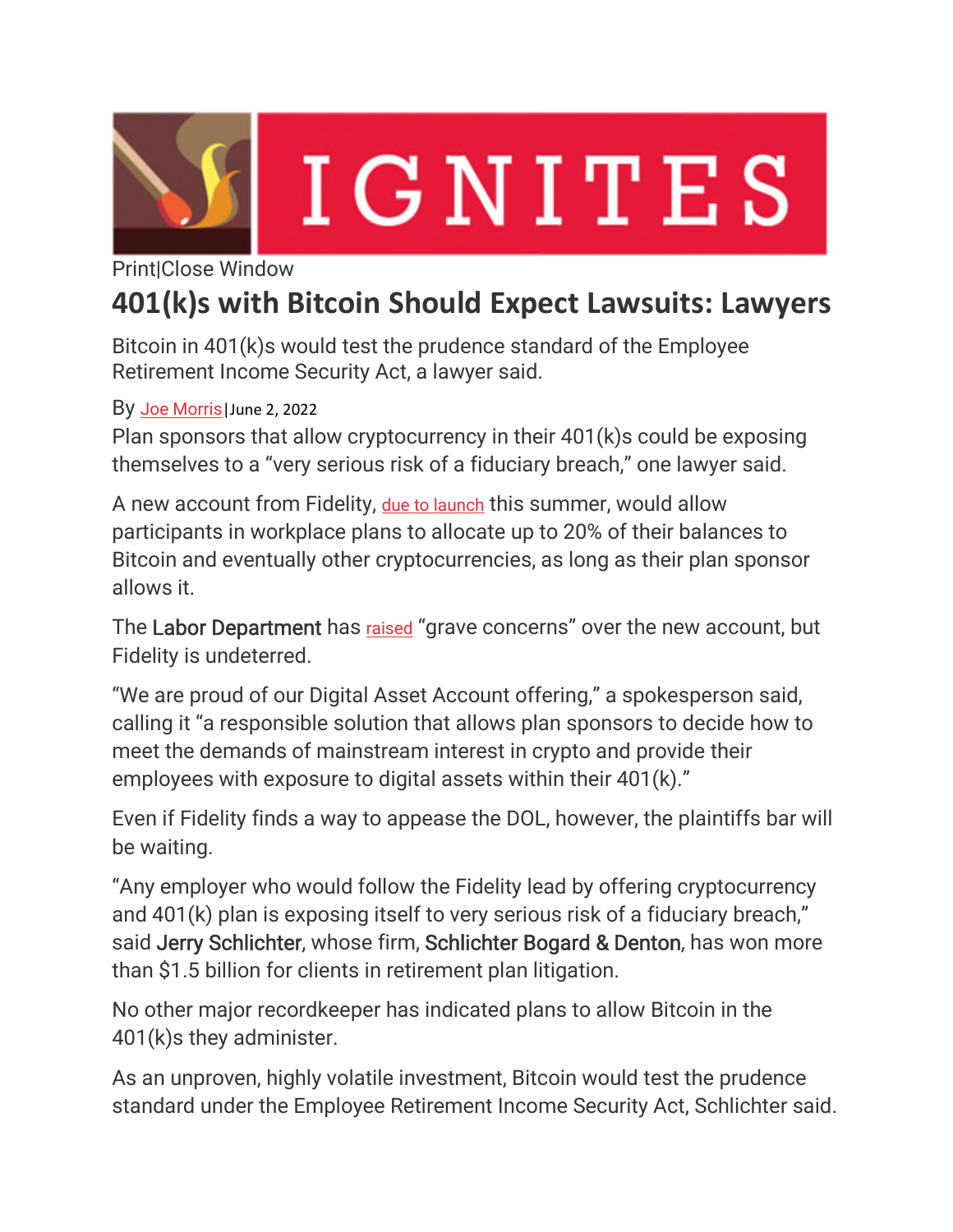The account will carry a fee of up to 90 basis points, plus undisclosed commission fees, which would be 20 times as much as a simple index fund, he said.

"Cryptocurrency is not a proven long-term investment vehicle," he said.

But allowing allocations to an imprudent and excessively expensive investment would not necessarily open plan sponsors to a claim of fiduciary breach, said Mark Greenstein, a lawyer with The Wagner Law Group.

"There's some debate, but I personally believe that the only way you get out from under it is by 404(c)," said Greenstein, who helped draft the Erisa section during his time as a lawyer in the DOL's Employee Benefits Security Administration.

Section 404(c) of Erisa releases plan sponsors from liability for participants' investment decisions when they cede full control of investing decisions to the participants.

## Related Content

- May 3, 2022 Fidelity: Bitcoin 'Most Important Financial Innovation' Ever
- May 5, 2022Fidelity Has a Bitcoin Conflict: Elizabeth Warren
- April 27, 2022'Sea Change' in Demand Preempted Fidelity Bitcoin Offering

A series of conditions apply, chief among them being that the participants must have access to a "broad range of investment alternatives."

To accommodate an investment as volatile as Bitcoin, plan sponsors would likely need to offer an effectively unlimited universe of investments, Greenstein said, including any domestic security and possibly even foreign ones as well as other cryptocurrencies, via a brokerage window.

"If you did something like that, I think there's a decent argument that you're absolved," he said. "Because then everything is a direct and necessary consequence of the person's exercise of control."

Another route that could shield plan sponsors with Bitcoin in their plans from litigation would be to let participants roll their plan assets into an IRA for the purposes of investing in digital assets, Greenstein said. The plan sponsor